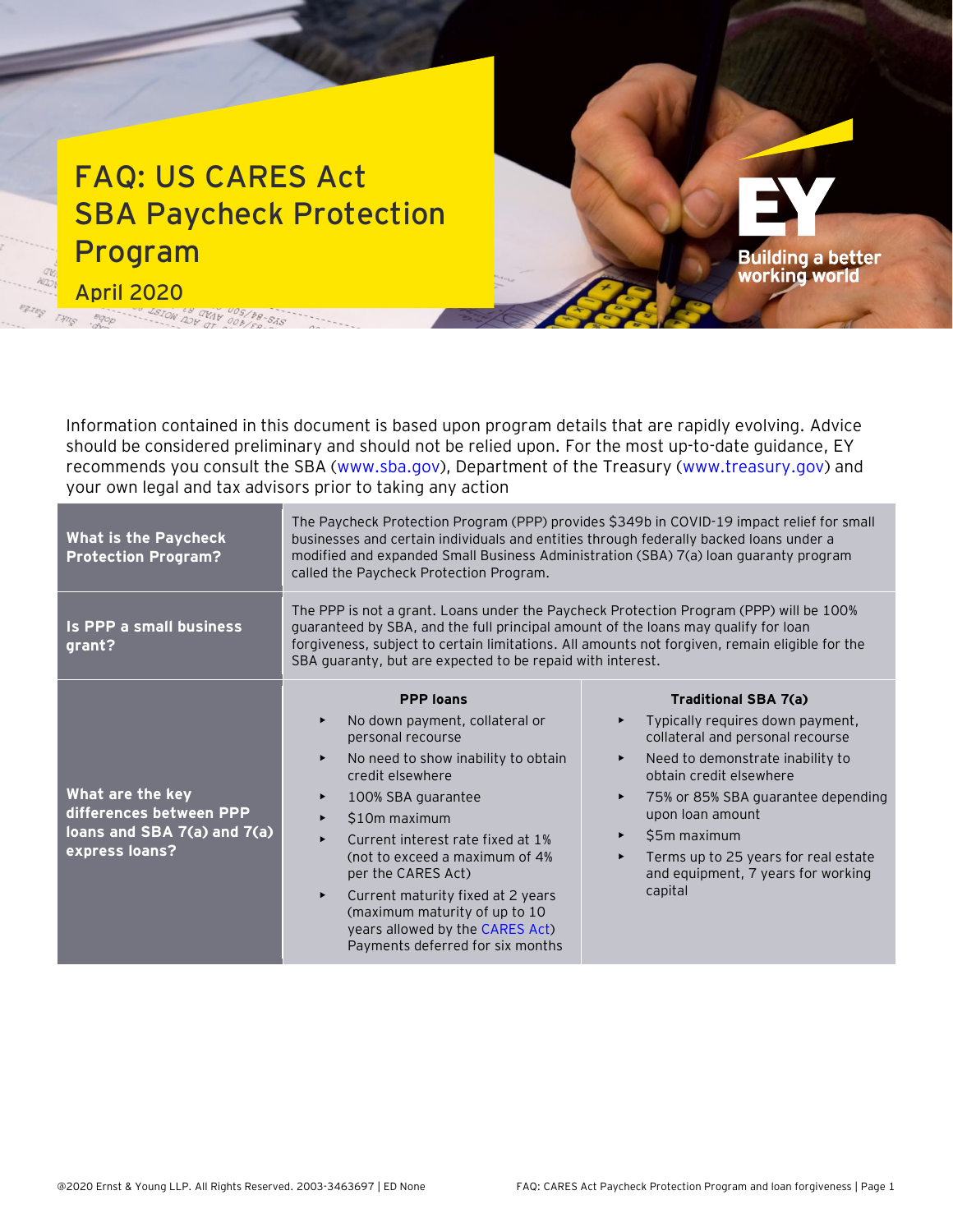| What is the difference<br>between a PPP loan and an<br><b>Economic Injury and</b><br><b>Disaster Relief Loan (EIDL)</b> | The EIDL program is administered by the SBA and disburses funds directly to borrowers.<br>Loans are granted up to \$2m based on creditworthiness and ability to repay<br>Includes an advance of \$10,000 for approved purposes (see below) when applying<br>▶<br>that does not need to be repaid. Borrower must self-certify that advance is used for<br>approved purposes: paid sick leave to employees, maintaining payroll, meeting<br>increased costs to obtain materials, making rent or mortgage payments and repaying<br>obligations that cannot be met due to revenue losses<br>Credit elsewhere requirement does not apply<br>▶<br>Business needs to have been in operation prior to January 31, 2020<br>Can be used in conjunction with a PPP loan, so long as the PPP loan is not used for<br>▶<br>duplicate purposes<br>Can be refinanced into a PPP loan<br>▶<br>Requires that an advance payment be considered when determining loan forgiveness,<br>Þ<br>if the applicant transfers into a loan made under the PPP |  |
|-------------------------------------------------------------------------------------------------------------------------|-----------------------------------------------------------------------------------------------------------------------------------------------------------------------------------------------------------------------------------------------------------------------------------------------------------------------------------------------------------------------------------------------------------------------------------------------------------------------------------------------------------------------------------------------------------------------------------------------------------------------------------------------------------------------------------------------------------------------------------------------------------------------------------------------------------------------------------------------------------------------------------------------------------------------------------------------------------------------------------------------------------------------------------|--|
| How is the loan amount<br>determined?                                                                                   | The maximum loan amount is the lesser of \$10m or 2.5 times average monthly payroll costs<br>(including vacation, sick leave and other elements defined in the Act) based on the prior year's<br>payroll costs (as defined, not including compensation in excess of \$100,000 per employee)<br>plus EIDL loans taken out from January 31, 2020 through April 3, 2020.                                                                                                                                                                                                                                                                                                                                                                                                                                                                                                                                                                                                                                                             |  |
| Does participation in other<br>loan programs impact<br>eligibility for PPP?                                             | Participants in other programs are eligible, but disbursed amounts may be reduced to the<br>extent that relief was granted in other programs for similar uses. The PPP specifically allows<br>refinancing of disaster relief and refinance of SBA loans made since January 31, 2020 (see:<br>What is the difference between a PPP and Economic Injury Disaster Relief Loan?).                                                                                                                                                                                                                                                                                                                                                                                                                                                                                                                                                                                                                                                     |  |
| What are the approved uses<br>of PPP loans?                                                                             | The PPP offers loans covering certain costs during the covered period from February 15,<br>2020 through June 30, 2020, including:<br>Payroll costs<br>▶<br>Cost of health care benefits<br>Þ<br>Salaries, commissions and other compensation<br>▶<br>Interest only for mortgage obligations, incurred before February 15, 2020<br>▶<br>Rent, under lease agreements in force before February 15, 2020<br>▶<br>Utilities, for which service began before February 15, 2020<br>Þ<br>Interest on other debt incurred before the covered period                                                                                                                                                                                                                                                                                                                                                                                                                                                                                       |  |
|                                                                                                                         | Program eligibility                                                                                                                                                                                                                                                                                                                                                                                                                                                                                                                                                                                                                                                                                                                                                                                                                                                                                                                                                                                                               |  |
| Who is eligible to apply for a<br>PPP loan?                                                                             | Entities not previously included within traditional SBA loan programs can be eligible for PPP<br>loans. Additionally, certain businesses with more than one location that previously exceeded<br>SBA size limitations may also be eligible. The CARES Act expanded eligibility to:<br>Businesses, nonprofit organizations, veterans' organizations and tribal small business<br>▶<br>concerns that employ no more than the greater of either 500 employees or the size<br>standard established by the SBA for industries<br>Sole proprietorships, independent contractors and eligible self-employed individuals<br>$\blacktriangleright$<br>Certain businesses with more than one physical location that are food and<br>▶<br>accommodations businesses or franchises<br>Please note that eligible businesses must operate and be physically located in the US or its<br>territories and must have been in operation on February 15, 2020.                                                                                       |  |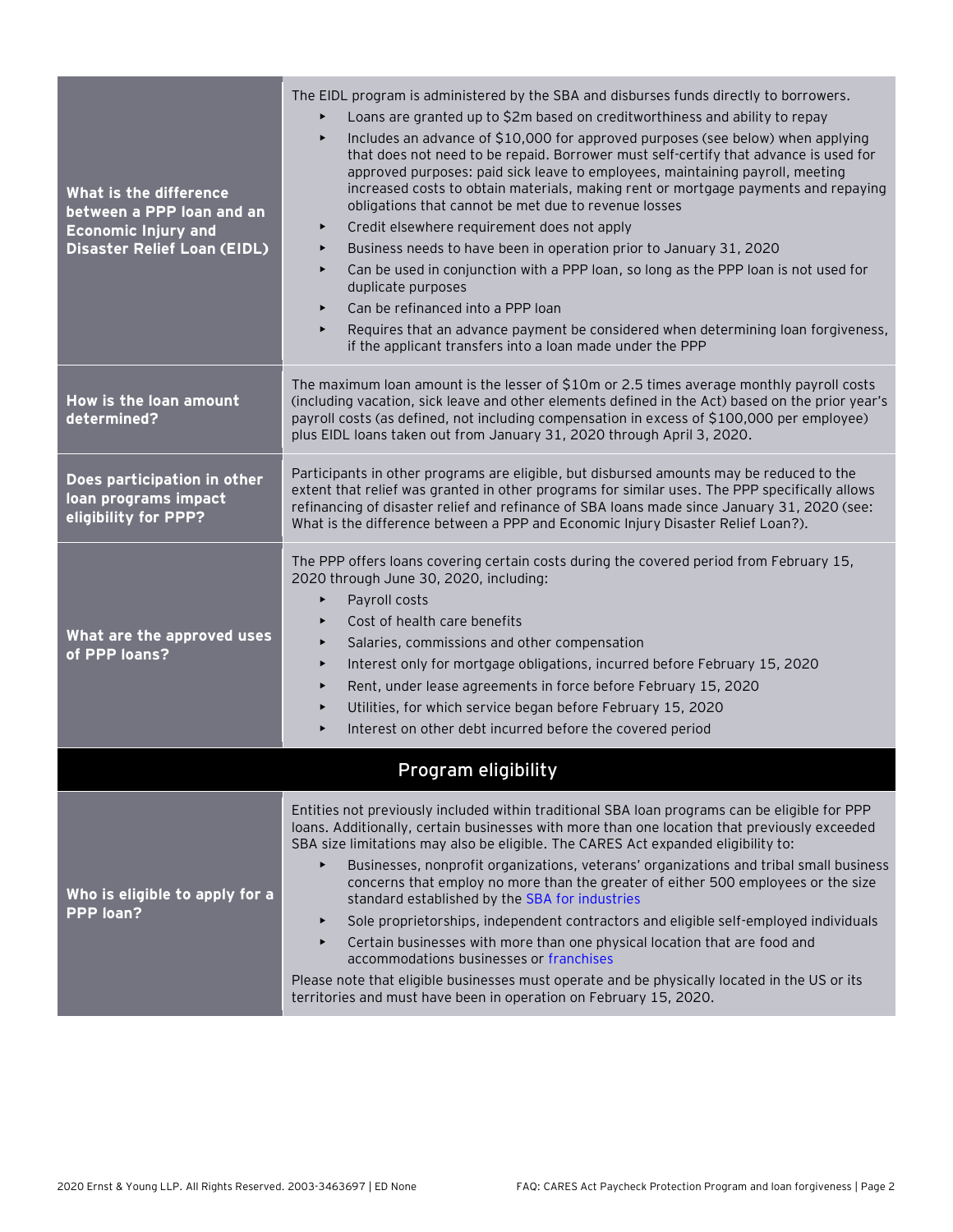| What are the SBA affiliation<br>rules and how do they<br>impact a borrower's<br>eligibility for a PPP loan?      | An affiliation exists when one business controls or can control another or when a third party<br>(or parties) has the power to control both businesses. The SBA's affiliation rule is used in<br>conjunction with the SBA size standard to determine whether a potential borrower meets the<br>definition of a small business concern. Under the CARES Act, the rule applies when<br>determining eligibility for a PPP loan, with the exception of businesses in the hotel<br>accommodations and food services industries (NAIC code begins with 72) or franchises that<br>have been vetted with the SBA and have been assigned a franchise identifier code by the SBA.<br>The SBA is updating the approved franchise list on a regular basis, as new applications for<br>franchises are being processed. Lenders and borrowers should check the Franchise List on the<br>SBA website for the latest information. |
|------------------------------------------------------------------------------------------------------------------|-------------------------------------------------------------------------------------------------------------------------------------------------------------------------------------------------------------------------------------------------------------------------------------------------------------------------------------------------------------------------------------------------------------------------------------------------------------------------------------------------------------------------------------------------------------------------------------------------------------------------------------------------------------------------------------------------------------------------------------------------------------------------------------------------------------------------------------------------------------------------------------------------------------------|
| My workforce includes<br>independent contractors.<br>May I include their<br>compensation in my payroll<br>costs? | No. The U.S. Treasury has issued guidelines clarifying that independent contractors do not<br>count as employees for purpose of PPP loan calculations.                                                                                                                                                                                                                                                                                                                                                                                                                                                                                                                                                                                                                                                                                                                                                            |
| What if I am a sole<br>proprietor or self-<br>employed? Can I apply for a<br>PPP loan?                           | Yes, both sole proprietors and self-employed individuals are eligible for the PPP. Sole<br>proprietorships can apply starting on April 3, 2020. Self-employed individuals can apply for a<br>PPP loan starting on April 10, 2020 (see: Who is eligible to apply for a PPP loan?).                                                                                                                                                                                                                                                                                                                                                                                                                                                                                                                                                                                                                                 |
| Who can issue PPP loans?                                                                                         | Any existing SBA lender can issue PPP loans. In addition, the CARES Act expands program<br>administration to include insured depository institutions, insured credit unions and other<br>lenders that the SBA and Secretary of the Treasury determine are qualified.                                                                                                                                                                                                                                                                                                                                                                                                                                                                                                                                                                                                                                              |
| How do I become an<br>approved lender to<br>participate in the program?                                          | The U.S. Treasury has issued guidelines. Lenders can only participate if their participation<br>does not impact their safety and soundness and are not currently subject to enforcement<br>actions related to safety and soundness or are classified as troubled.                                                                                                                                                                                                                                                                                                                                                                                                                                                                                                                                                                                                                                                 |
|                                                                                                                  | Loan origination                                                                                                                                                                                                                                                                                                                                                                                                                                                                                                                                                                                                                                                                                                                                                                                                                                                                                                  |
| What is required to<br>originate PPP loans?                                                                      | Lenders have been delegated authority to make and approve covered loans. Lenders will need<br>to verify that a borrower was in operation on February 15, 2020. They will also need to verify<br>that a borrower had employees for whom the borrower paid salaries and payroll taxes.<br>Lenders will need to verify the dollar amount of average monthly payroll costs. Lenders will<br>need to follow applicable Bank Secrecy Act requirements. Lenders cannot connect any fees<br>from the borrower but are entitled to be compensated for origination fees by the SBA as<br>follows, based on the balance of the financing outstanding at the time of final disbursement:<br>Loans \$350,000 and under: 5.00%<br>Loans greater than \$350,000 to \$2 million: 3.00%<br>Loans greater than \$2 million: 1.00%                                                                                                   |
| How do I calculate the<br>maximum loan amount?                                                                   | The following methodology, which is one of the methodologies contained in the CARES Act,<br>will be most useful for many applicants:<br>1. Aggregate payroll costs over a 12-month period preceding the loan date for<br>employees whose principal place of residence is the United States.<br>Subtract any compensation paid to an employee in excess of an annual salary of<br>2.<br>\$100,000.<br>3. Calculate average monthly payroll costs (divide the amount from step 2 by 12)<br>Multiply the average monthly payroll costs from Step 3 by 2.5.<br>4.<br>Add the outstanding amount of an Economic Injury Disaster Loan (EIDL) made between<br>January 31, 2020 and April 3, 2020, less the amount of any "advance" under an EIDL COVID-<br>19 Ioan.                                                                                                                                                      |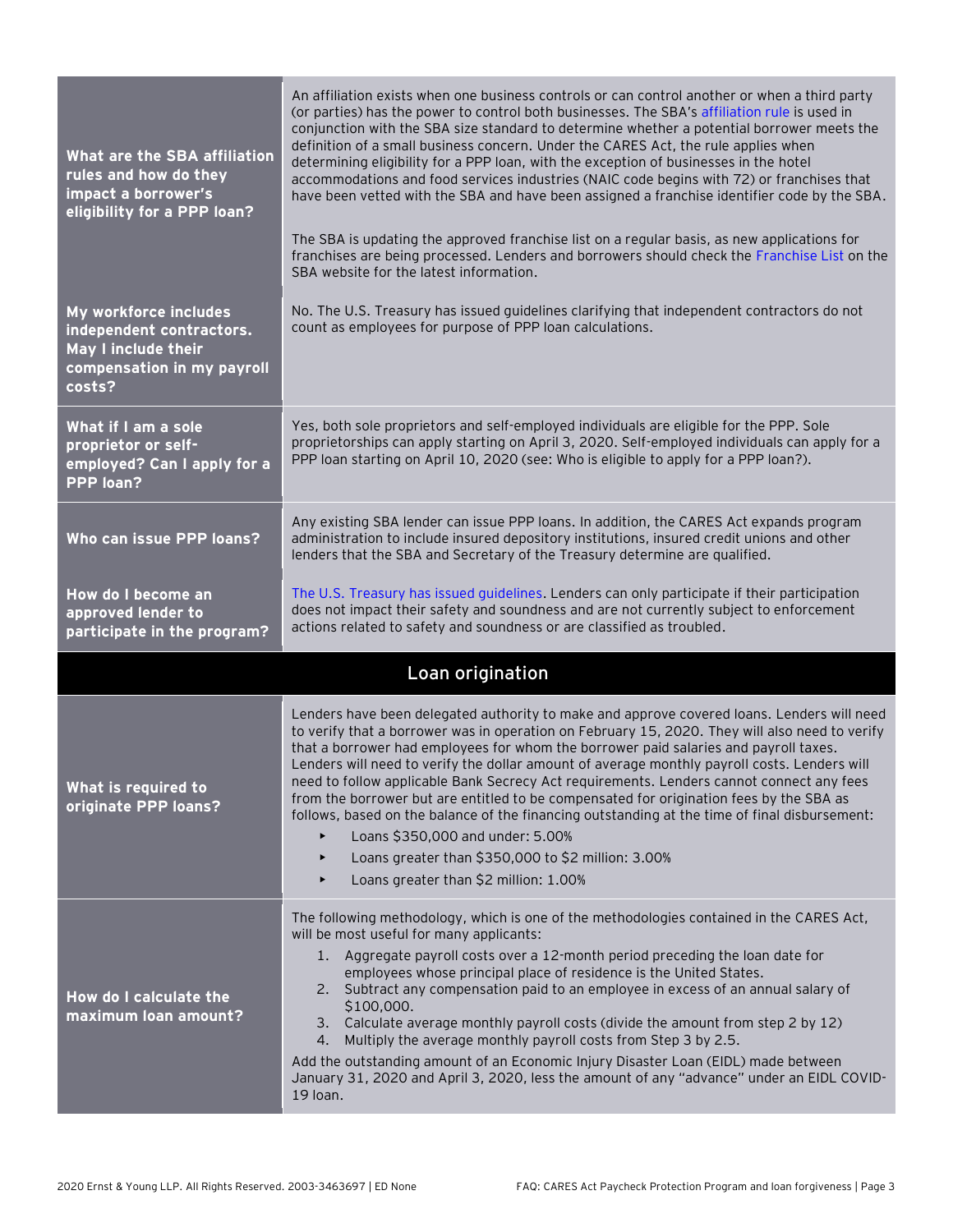| What documentation will I<br>need to determine average<br>monthly payroll cost? | Borrowers must submit such documentation as is necessary to establish eligibility, such as<br>payroll processor records, payroll tax filings or Form 1099-MISC, or income and expenses<br>from a sole proprietorship. For borrowers that do not have any such documentation, the<br>borrower must provide other supporting documentation, such as bank records, sufficient to<br>demonstrate the qualifying payroll amount.                                                                                                                                                                                                                                                                                                                                                                                                                                                                                                                                                                                                                                                                                                                                                                                                                                                                                                                                                                                                                                                                                                                                                                                                                                                                                                    |
|---------------------------------------------------------------------------------|--------------------------------------------------------------------------------------------------------------------------------------------------------------------------------------------------------------------------------------------------------------------------------------------------------------------------------------------------------------------------------------------------------------------------------------------------------------------------------------------------------------------------------------------------------------------------------------------------------------------------------------------------------------------------------------------------------------------------------------------------------------------------------------------------------------------------------------------------------------------------------------------------------------------------------------------------------------------------------------------------------------------------------------------------------------------------------------------------------------------------------------------------------------------------------------------------------------------------------------------------------------------------------------------------------------------------------------------------------------------------------------------------------------------------------------------------------------------------------------------------------------------------------------------------------------------------------------------------------------------------------------------------------------------------------------------------------------------------------|
| For what purpose do I need<br>to determine my average<br>monthly payroll cost?  | Employers will be required to determine payroll costs over various points in time for multiple<br>purposes: (1) loan proceeds may be used for specific enumerated purposes, including payroll<br>costs, (2) the maximum loan amount is determined by reference to payroll costs, and (3)<br>payroll costs will determine the extent to which loans are forgiven.                                                                                                                                                                                                                                                                                                                                                                                                                                                                                                                                                                                                                                                                                                                                                                                                                                                                                                                                                                                                                                                                                                                                                                                                                                                                                                                                                               |
| How do I determine my<br>payroll costs?                                         | What qualifies as "payroll costs"?<br>Payroll costs consist of compensation to employees (whose principal place of<br>residence is the United States) in the form of salary, wages, commissions or<br>similar compensation; cash tips or the equivalent (based on employer records of<br>past tips or, in the absence of such records, a reasonable, good-faith employer<br>estimate of such tips); payment for vacation, parental, family, medical or sick<br>leave; allowance for separation or dismissal; payment for the provision of<br>employee benefits consisting of group health care coverage, including insurance<br>premiums and retirement; payment of state and local taxes assessed on<br>compensation of employees; and for an independent contractor or sole proprietor,<br>wage, commissions, income or net earnings from self-employment or similar<br>compensation.<br>Is there anything that is expressly excluded from the definition of payroll costs?<br>Yes. The Act expressly excludes the following:<br>i. Any compensation of an employee whose principal place of residence is<br>outside of the United States<br>ii. The compensation of an individual employee in excess of an annual salary<br>of \$100,000, prorated as necessary<br>iii. Federal employment taxes imposed or withheld between February 15,<br>2020 and June 30, 2020, including the employee's and employer's share<br>of FICA (Federal Insurance Contributions Act) and Railroad Retirement<br>Act taxes, and income taxes required to be withheld from employees<br>iv. Qualified sick and family leave wages for which a credit is allowed under<br>sections 7001 and 7003 of the Families First Coronavirus Response Act |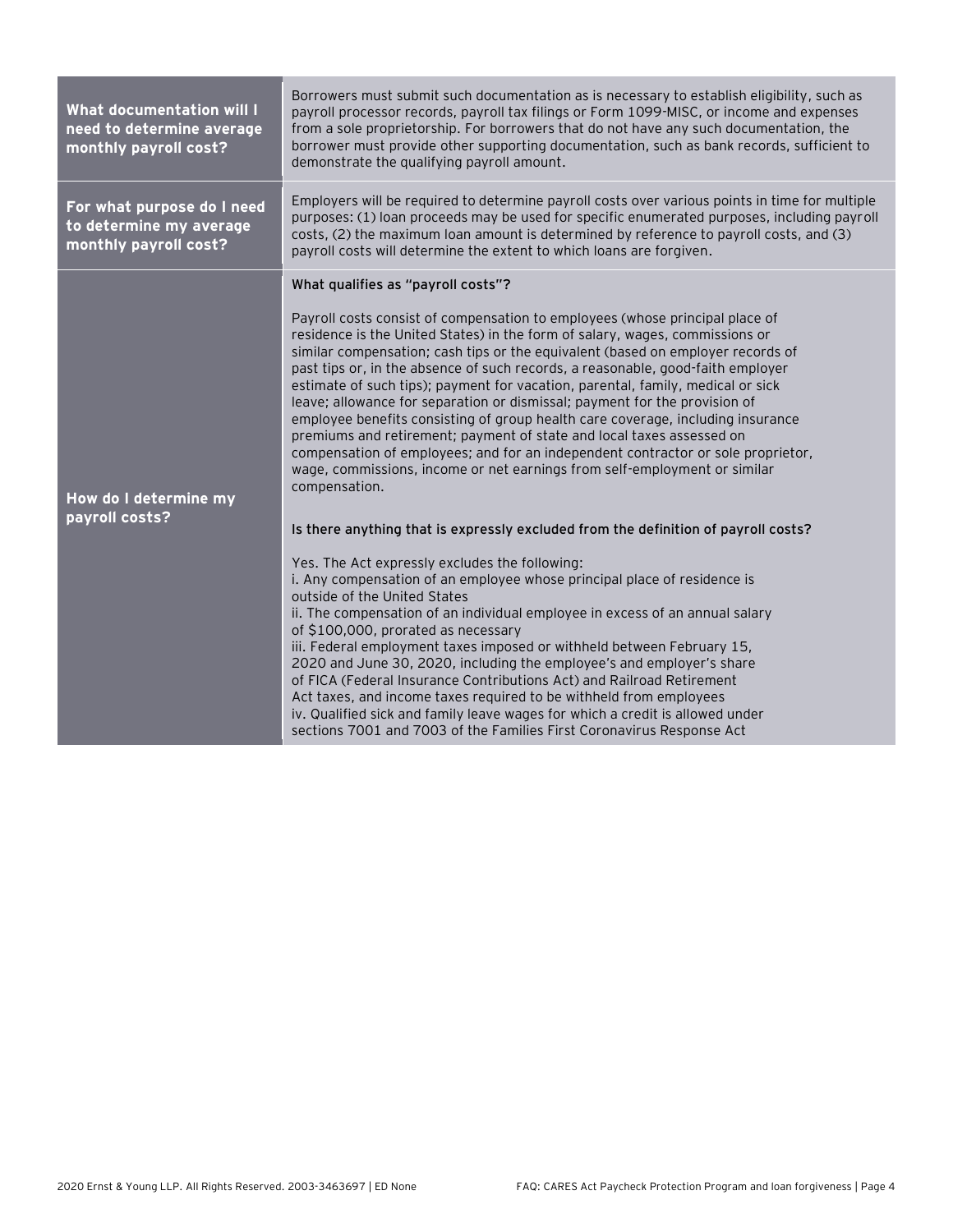| Over what time period do I<br>determine my payroll<br>costs?                                                              | When determining the maximum loan amount, most businesses will look to their payroll costs<br>incurred in 2019 to determine their average monthly payroll cost. However, seasonal<br>businesses can elect to calculate average monthly payroll cost from the period of February<br>15, 2019 to June 2019. New businesses can calculate the average monthly payroll cost they<br>incurred in the period from January 1, 2020 to February 29, 2020.                                                                                                                                                                                                                                                                                                                                                                                                                                                                                                                                                                                                                                                                                                                                                                                                                                                                                                                                                                                                                                                                                                                                                                                                                                                                                                                                                        |
|---------------------------------------------------------------------------------------------------------------------------|----------------------------------------------------------------------------------------------------------------------------------------------------------------------------------------------------------------------------------------------------------------------------------------------------------------------------------------------------------------------------------------------------------------------------------------------------------------------------------------------------------------------------------------------------------------------------------------------------------------------------------------------------------------------------------------------------------------------------------------------------------------------------------------------------------------------------------------------------------------------------------------------------------------------------------------------------------------------------------------------------------------------------------------------------------------------------------------------------------------------------------------------------------------------------------------------------------------------------------------------------------------------------------------------------------------------------------------------------------------------------------------------------------------------------------------------------------------------------------------------------------------------------------------------------------------------------------------------------------------------------------------------------------------------------------------------------------------------------------------------------------------------------------------------------------|
| How can I determine the<br>average monthly payroll<br>costs for employees who<br>earn greater than \$100,000<br>per year? | The amount of salary, wages, commissions or tips that is included in the calculation of payroll<br>costs is capped at \$100,000 on an annualized basis for each employee. Businesses can<br>identify these employees through payroll vendor documents and payroll software data. Payroll<br>vendors are typically able to provide a detailed list, by employee, of quarter-to-date (QTD) and<br>year-to-date (YTD) wages, taxes and other tax-related data.                                                                                                                                                                                                                                                                                                                                                                                                                                                                                                                                                                                                                                                                                                                                                                                                                                                                                                                                                                                                                                                                                                                                                                                                                                                                                                                                              |
| What do lenders have to do<br>in terms of loan<br>underwriting?                                                           | Lenders' underwriting obligation under the PPP are limited to the items detailed in the Small<br>Business Administration interim final rule which include:<br>Confirm receipt of borrower certifications on the application form<br>Confirm receipt of information demonstrating that a borrower had employees on or<br>$\blacktriangleright$<br>around February 15, 2020<br>Confirm the dollar amount of average monthly payroll costs by reviewing the payroll<br>$\blacktriangleright$<br>documentation<br>Follow applicable BSA requirements<br>$\blacktriangleright$                                                                                                                                                                                                                                                                                                                                                                                                                                                                                                                                                                                                                                                                                                                                                                                                                                                                                                                                                                                                                                                                                                                                                                                                                                |
| Are lenders expected to<br>monitor how PPP loan funds<br>are used?                                                        | Typically, the SBA requires that lenders must use commercially reasonable and prudent<br>practices to verify that disbursement is in accordance with the documented loan purpose.<br>While the CARES Act does not specifically require lenders to monitor use of funds, it also does<br>not waive normal servicing requirements of its SOP manual. The SBA should provide further<br>guidance on monitoring and servicing requirements within the next 30 days.                                                                                                                                                                                                                                                                                                                                                                                                                                                                                                                                                                                                                                                                                                                                                                                                                                                                                                                                                                                                                                                                                                                                                                                                                                                                                                                                          |
| Can I apply for more than<br>one PPP loan?                                                                                | No. The SBA determined that no eligible borrower may receive more than one PPP loan. This<br>means that if you apply for a PPP loan you should consider applying for the maximum amount.<br>While the Act does not expressly provide that each eligible borrower may only receive one<br>PPP loan, the Administrator has determined, in consultation with the Secretary, that because<br>all PPP loans must be made on or before June 30, 2020, a one loan per borrower limitation is<br>necessary to help ensure that as many eligible borrowers as possible may obtain a PPP loan.                                                                                                                                                                                                                                                                                                                                                                                                                                                                                                                                                                                                                                                                                                                                                                                                                                                                                                                                                                                                                                                                                                                                                                                                                     |
| <b>What borrower</b><br>certifications need to be<br>made?                                                                | Full details are available in the Small Business Administration interim final rule.<br>Generally, on the Paycheck Protection Program application, an authorized representative of<br>the applicant must certify in good faith:<br>Applicant was in operation on February 15, 2020 and had employees for whom it<br>paid salaries and payroll taxes or paid independent contractors, as reported on a<br>Form 1099-MISC.<br>Current economic uncertainty makes this loan request necessary to support the<br>$\blacktriangleright$<br>ongoing operations of the applicant.<br>The funds will be used to retain workers and maintain payroll or make mortgage<br>$\blacktriangleright$<br>interest payments, lease payments and utility payments.<br>If the funds are knowingly used for unauthorized purposes, the federal government<br>$\blacktriangleright$<br>may hold the applicant legally liable, such as for charges of fraud.<br>Borrower understands that documentation verifying the number of full-time<br>$\blacktriangleright$<br>equivalent employees on payroll, as well as the dollar amounts of payroll, mortgage<br>interest payments, lease payments and utility payments used in the eight-week<br>period following the loan, will be provided to the lender for forgiveness purposes.<br>Borrower understands that not more than 25% of the forgiveness amount requested<br>$\blacktriangleright$<br>was for non-payroll costs.<br>During the period beginning on February 15, 2020 through December 31, 2020, the<br>$\blacktriangleright$<br>applicant has not and will not receive another loan under this program.<br>Information provided in the application and all supporting documents and forms is<br>$\blacktriangleright$<br>true and accurate in all material respects. |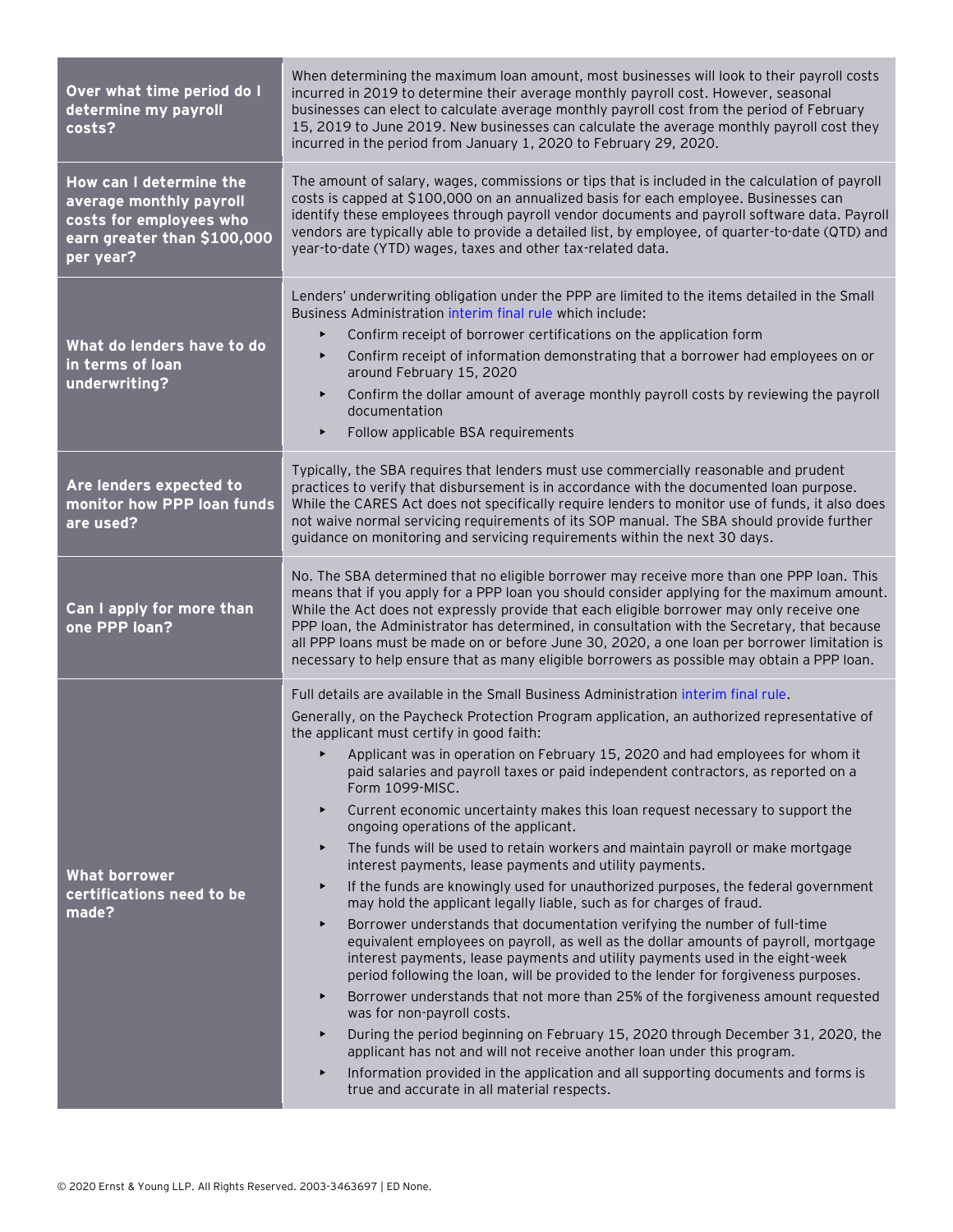|                                                                                                                                               | Borrower understands that the lender will confirm the eligible loan amount using<br>submitted tax documents that are identical to those submitted to the Internal<br>Revenue Service.                                                                                                                                                                                                                                                                                                                                                                                                                                                                                                                                                                                                                                                                                                                                                                                                                                            |  |
|-----------------------------------------------------------------------------------------------------------------------------------------------|----------------------------------------------------------------------------------------------------------------------------------------------------------------------------------------------------------------------------------------------------------------------------------------------------------------------------------------------------------------------------------------------------------------------------------------------------------------------------------------------------------------------------------------------------------------------------------------------------------------------------------------------------------------------------------------------------------------------------------------------------------------------------------------------------------------------------------------------------------------------------------------------------------------------------------------------------------------------------------------------------------------------------------|--|
| Can I use e-signatures or e-<br>consents if a borrower has<br>multiple owners?                                                                | Yes, e-signature or e-consents can be used regardless of the number of owners.                                                                                                                                                                                                                                                                                                                                                                                                                                                                                                                                                                                                                                                                                                                                                                                                                                                                                                                                                   |  |
| What is the expected time<br>to decision and fund PPP<br>loans?                                                                               | Processing time will vary by lender but is expected to be significantly less than traditional and<br>express programs. It is anticipated that PPP guaranty decisions will be made more quickly<br>since the loans are nonrecourse and no collateral is required.                                                                                                                                                                                                                                                                                                                                                                                                                                                                                                                                                                                                                                                                                                                                                                 |  |
|                                                                                                                                               | Loan forgiveness program                                                                                                                                                                                                                                                                                                                                                                                                                                                                                                                                                                                                                                                                                                                                                                                                                                                                                                                                                                                                         |  |
| What amounts are<br>borrowers allowed to have<br>forgiven under the CARES<br>Act?                                                             | Borrowers are permitted to apply for forgiveness of principal on proceeds from PPP loans for<br>costs incurred during the eight-week period, beginning on date of origination. The amount<br>that can be forgiven is the sum of:<br>Payroll costs for employees and contractors earning an annual salary of less than<br>$\blacktriangleright$<br>\$100,000 (including salary, commission payment for vacation, parental, family,<br>medical or sick leave; allowance for dismissal or separation; payment required for the<br>provisions of group health care benefits, including insurance premiums; payment of<br>any retirement benefit; or payment of any state or local tax assessed on the<br>compensation of employees)<br>Mortgage interest on real or personal property (mortgage must have been incurred<br>$\blacktriangleright$<br>before February 15, 2020)<br>Rent paid<br>$\blacktriangleright$<br>Utilities paid<br>$\blacktriangleright$<br>Additional wages paid to tipped employees<br>$\blacktriangleright$ |  |
| What factors can impact<br>loan forgiveness under the<br><b>CARES Act?</b>                                                                    | The amount of loan forgiveness cannot exceed the principal amount of the financing made<br>available. The amount of loan forgiveness may also be reduced if the borrower:<br>Reduces its employees measured from the period beginning on February 15, 2019<br>and ending on June 30, 2019 when compared to the covered period<br>Institutes salary/wage decreases during the covered period that are in excess of 25%<br>$\blacktriangleright$<br>of the total salary or wages of the employee during the most recent full quarter<br>Employers who re-hire workers previously laid off as a result of the COVID-19 crisis<br>will not be penalized for having a reduced payroll at the beginning of the relevant<br>period                                                                                                                                                                                                                                                                                                      |  |
| I have already implemented<br>a reduction my workforce.<br><b>Can I rehire these</b><br>employees and use the loan<br>to pay for their wages? | Yes. Reductions in employment or wages that occur during the period beginning on February<br>15, 2020 and ending 30 days after the passing of the CARES Act shall not reduce the amount<br>of loan forgiveness if the reduction in employees or wages is eliminated (I.e., employees are<br>rehired or wages are restored) by the borrower by June 30, 2020.                                                                                                                                                                                                                                                                                                                                                                                                                                                                                                                                                                                                                                                                     |  |
| Can lenders rely on<br>borrower documentation for<br>loan forgiveness?                                                                        | Yes. The lender does not need to conduct any verification if the borrower submits<br>documentation supporting its request for loan forgiveness and attests that it has accurately<br>verified the payments for eligible costs. The Administrator will hold harmless any lender that<br>relies on such borrower documents and attestation from a borrower.                                                                                                                                                                                                                                                                                                                                                                                                                                                                                                                                                                                                                                                                        |  |
| Other questions                                                                                                                               |                                                                                                                                                                                                                                                                                                                                                                                                                                                                                                                                                                                                                                                                                                                                                                                                                                                                                                                                                                                                                                  |  |
| May I take a PPP loan and<br>also defer payroll taxes<br>under the CARES Act?                                                                 | Payroll tax deferral is not available to a taxpayer that obtains a PPP loan if the loan is later<br>forgiven. Additional guidance from Treasury and the IRS is needed to understand the impact<br>of loan forgiveness on payroll taxes that were deferred prior to the date of forgiveness.                                                                                                                                                                                                                                                                                                                                                                                                                                                                                                                                                                                                                                                                                                                                      |  |